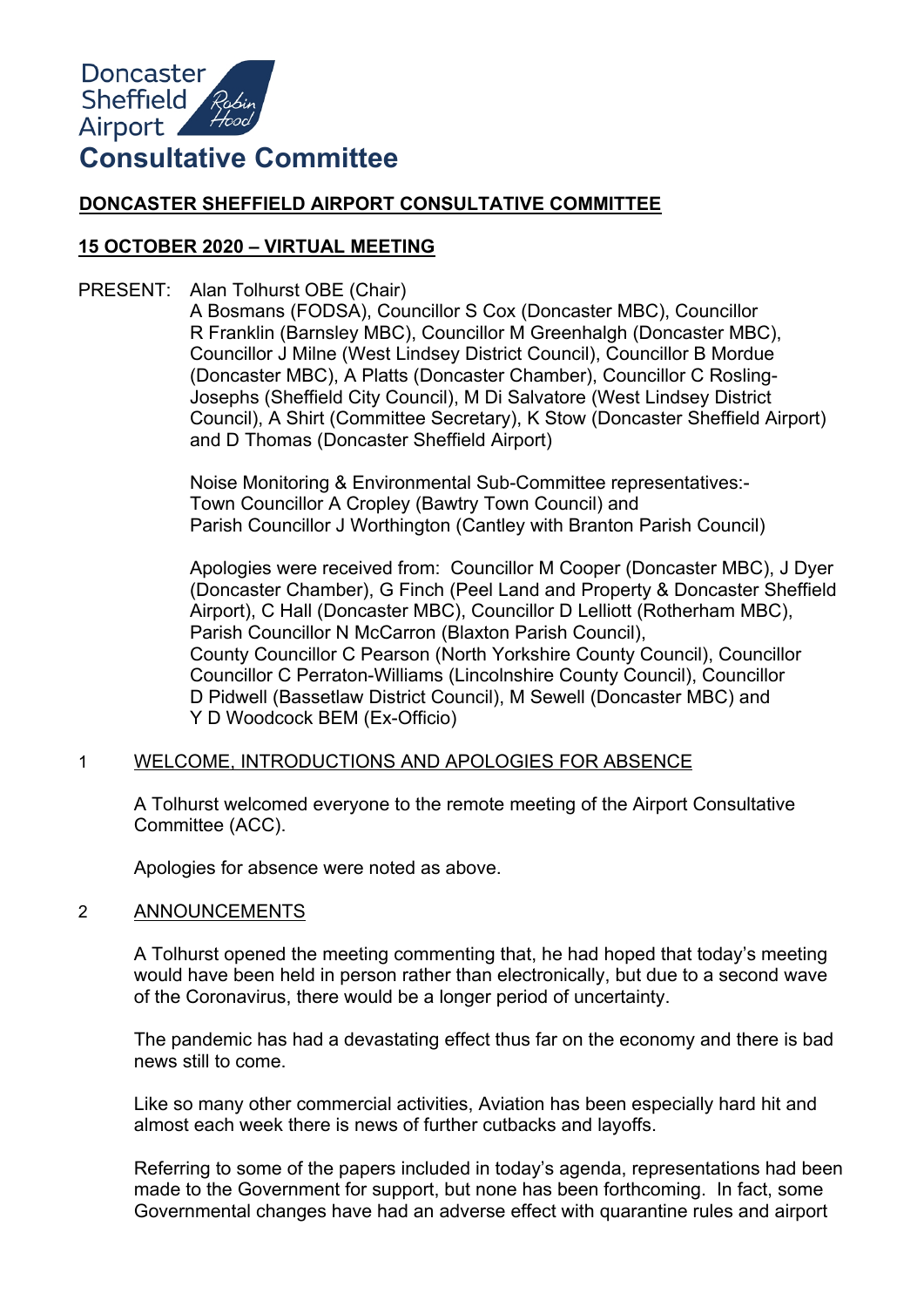testing being changed at a moment's notice, air bridges being established and then demolished and that, instead of it being abolished, Air Passenger duty is to be increased next year.

Even setting up the Global Travel Taskforce headed by Grant Shapps and Nick Hancock, although most welcome, it seems to many sceptics to be too little too late. He queried if it would lead to a coherent plan.

It was noted that The Union Connectivity Review was currently underway, however, the Terms of Reference had taken nearly four months to produce. The Review was a good development and could have an impact on the 'levelling-up' concept.

Members' attention was drawn to an excellent news article entitled 'Airport Schemes are Taking off Despite the Many Challenges'.

The news article had been published in the Yorkshire Post on 9<sup>th</sup> October 2020.

The news article stated that, "Doncaster Sheffield Airport (DSA) is pleased to be involved in the Great Northern Conference and to be contributing to the crucial debate on how to best focus on rebuilding the economy and developing opportunities across the North of England in a sustainable way, particularly given the unprecedented events of the past six months".

Article available at: [https://www.yorkshirepost.co.uk/business/airport-schemes-are](https://www.yorkshirepost.co.uk/business/airport-schemes-are-taking-despite-many-challenges-2998952)[taking-despite-many-challenges-2998952](https://www.yorkshirepost.co.uk/business/airport-schemes-are-taking-despite-many-challenges-2998952)

Referring to the latest UKACCs News Bulletin of 14<sup>th</sup> October 2020, Members' attention was drawn to an International Airport Review article published on 8<sup>th</sup> October 2020 entitled 'Strategising Airport Operations for the New Norm'.

Article available at: [https://www.internationalairportreview.com/article/138466/strategising-airport](https://www.internationalairportreview.com/article/138466/strategising-airport-operations-new-norm/)[operations-new-norm/](https://www.internationalairportreview.com/article/138466/strategising-airport-operations-new-norm/)

# 3 MINUTES OF THE MEETING HELD ON 16TH JULY 2020

RESOLVED – That the minutes of the Airport Consultative Committee held on 16<sup>th</sup> July 2020 be agreed as a correct record.

# 4 MATTERS ARISING

i) Questions and Answers Briefing Note on DSA's Airspace Changes, Noise and Environmental Issues

Following the request at the September ACC meeting, there had been no receipt of any frequently asked questions from Members on DSA's airspace changes, noise and environmental issues.

Members were asked to submit any frequently asked questions to the Committee Secretary for inclusion in the document as soon as possible.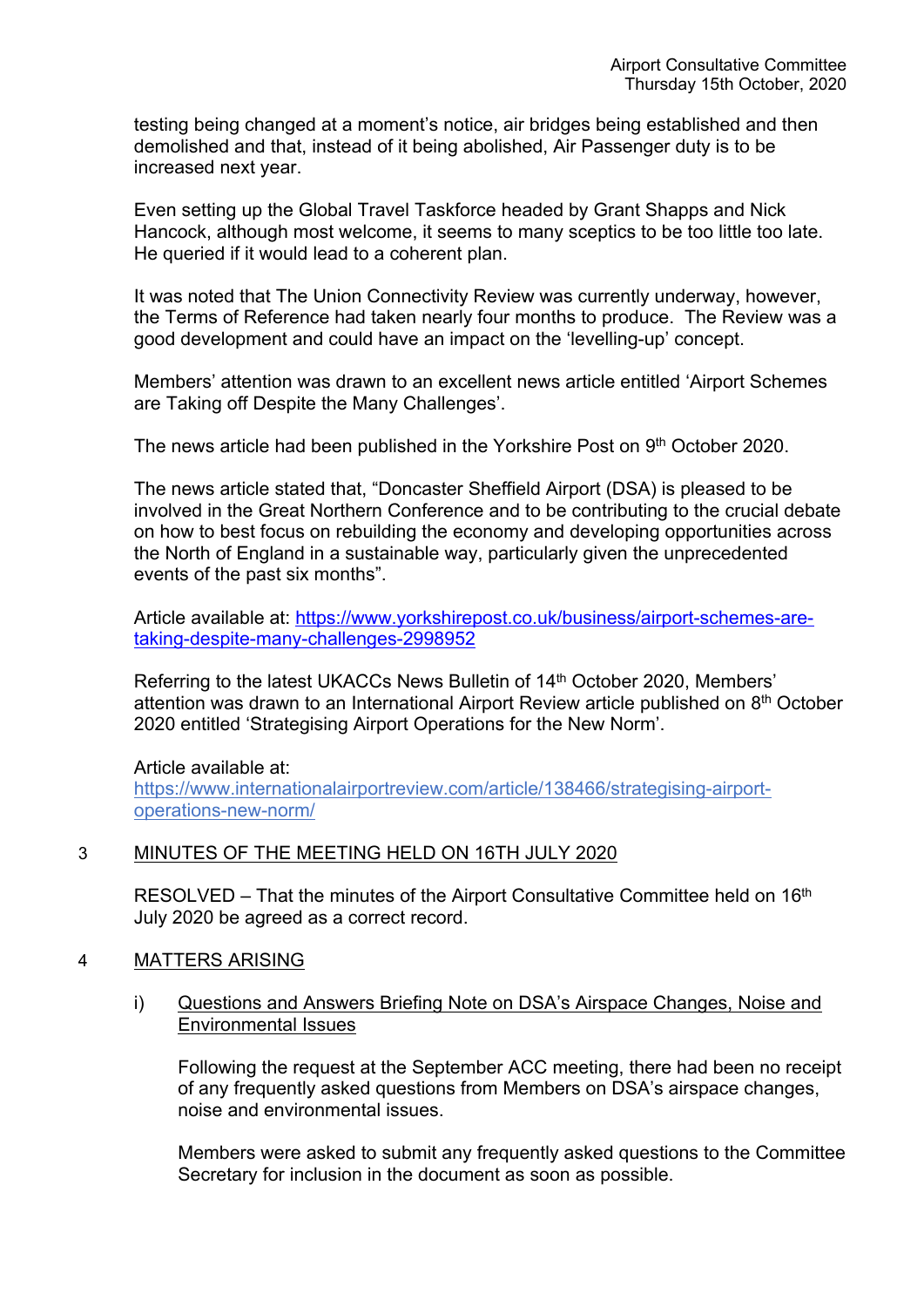#### ii) Special Meeting of the ACC - Presentation by Genecon

Following discussion, the Committee requested that a special meeting of the ACC be arranged within the next month to allow representatives from Genecon to provide the Committee with a detailed presentation focusing upon the delivery of the economic output of the airport, including the type and nature of jobs onsite at the airport, the distribution of jobs and where they sit in terms of job sectors.

K Stow added that, the airport would be happy to extend the invitation to any specialists within their organisations which Members represent. **ACTION: K Stow, A Tolhurst & A Shirt**

#### iii) Mayor Jones' Covid-19 Recovery Group

A Tolhurst asked airport representatives if they were content with the response provided from C Hall in relation to the membership of Mayor Jones' Covid-19 Recovery Group.

K Stow replied that, although the airport was involved with regards to sustainability, they had not been involved in any economic discussions, both now and in the future.

Councillor Mordue commented that it was imperative for the airport to be involved in discussions; the airport was a very important catalyst to supporting Doncaster's economic future.

On behalf of the airport, Councillor Mordue agreed to speak with Mayor Jones to highlight that there is a need for the airport to be involved in discussions and that they are an important contributor.

A Bosmans added he was disappointed to note that, the local authority was not consulting with the airport, due to the airport being a key regenerator in the region.

## 5 AIRPORT OPERATORS ASSOCIATION (AOA) LETTER TO THE PRIME MINISTER REGARDING COVID 19 AND AIRPORTS

The Committee noted the contents of a letter from the Airport Operators Association (AOA) and its member airports who had written to the Prime Minister on 3<sup>rd</sup> September 2020 to call for further Government action to support the UK aviation sector during the Covid-19 crisis.

The Committee discussed the current situation at length and noted that there has been a lack of Government action to support the UK aviation sector during the Covid-19 pandemic. Several Members asked if further action could be taken locally as they feared that the airport could be at risk without some support.

In reply, K Stow said that a consistently powerful voice from Sheffield City Region Local Enterprise Partnership, across the Mayoral Combined Authority, Doncaster MBC and from Nick Fletcher MP would be welcome. She then highlighted the activities of Tees Valley Mayor Ben Houchen in support of Tees Valley International Airport, as a good example of an effective campaign.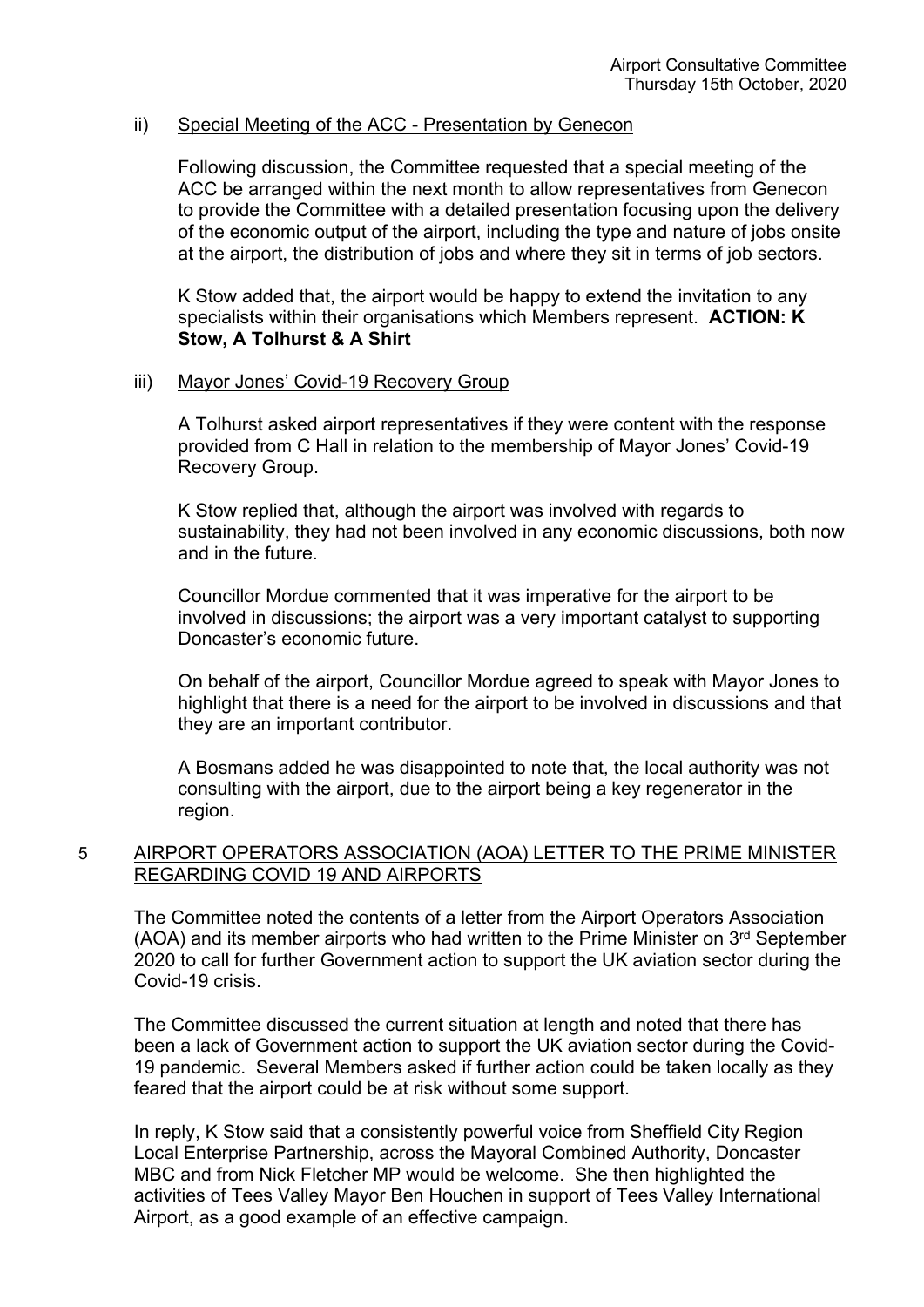A Bosmans said that he was concerned there was a fragmented approach locally and that the message needed to be more comprehensive. This view was supported by other Members who expressed pride in the airport and commented on the value DSA adds to the local economy.

K Stow reminded Members of the investment already made by Peel Airports Limited in DSA and said that there were currently two funding opportunities which DSA was currently bidding for**.** The first opportunity, was to create a Doncaster Freeport which would drive inward investment and incentivisation to those companies to invest on-site and provide employment opportunities.

The second opportunity was in relation to a Freeport Infrastructure Fund bid, which Government was currently actively pursuing.

The airport was also heavily involved in discussions with the University of Sheffield with regards to the aspiration to create an Advanced Manufacturing Research Centre (AMRC) type facility and locate this on the airport site. This would provide a research and development anchor and supply chain opportunities on the airport site.

Following a lengthy discussion, the Committee agreed that DSA is a key contributor to the sustainability agenda and plays a leading role in the local economy, the loss of which would have a devastating impact and yet the above points do not appear to be being made strongly enough to Government.

The Committee recognised that the recovery and sustainability packages are being addressed regionally and locally but Members felt that the case for supporting DSA could be enhanced regionally and nationally.

The Committee's view was that, without a more cogent case being made to sustain DSA, the facility must be at risk. Accordingly, the Committee agreed that a letter be sent by the Airport Consultative Committee to Mayor Dan Jarvis, copied to local Leaders, Doncaster and Nottinghamshire Local Chambers of Commerce, to request that, they do all that they are able to make the case for supporting DSA, so that operations can continue in their current form and for the airport to remain a key contributor to the regeneration of the region. **ACTION: A Tolhurst & A Shirt**

RESOLVED – That the Committee noted the contents of the Airport Operators Association (AOA) letter to the Prime Minister.

## 6 GOVERNMENT RESPONSE TO THE HOC TRANSPORT COMMITTEE - IMPACT OF THE CORONAVIRUS PANDEMIC

The Committee noted the contents of a UKACCs Briefing Note which summarised Government's response to the HoC Transport Committee's second report on the impact of the Coronavirus pandemic.

The Committee also noted the contents of UKACCs' letters to the Secretary of State for Transport and to the Chancellor of the Exchequer, setting out UKACCs' concerns reading the impact of the Covid-19 pandemic on UK airports.

RESOLVED – That the Committee:-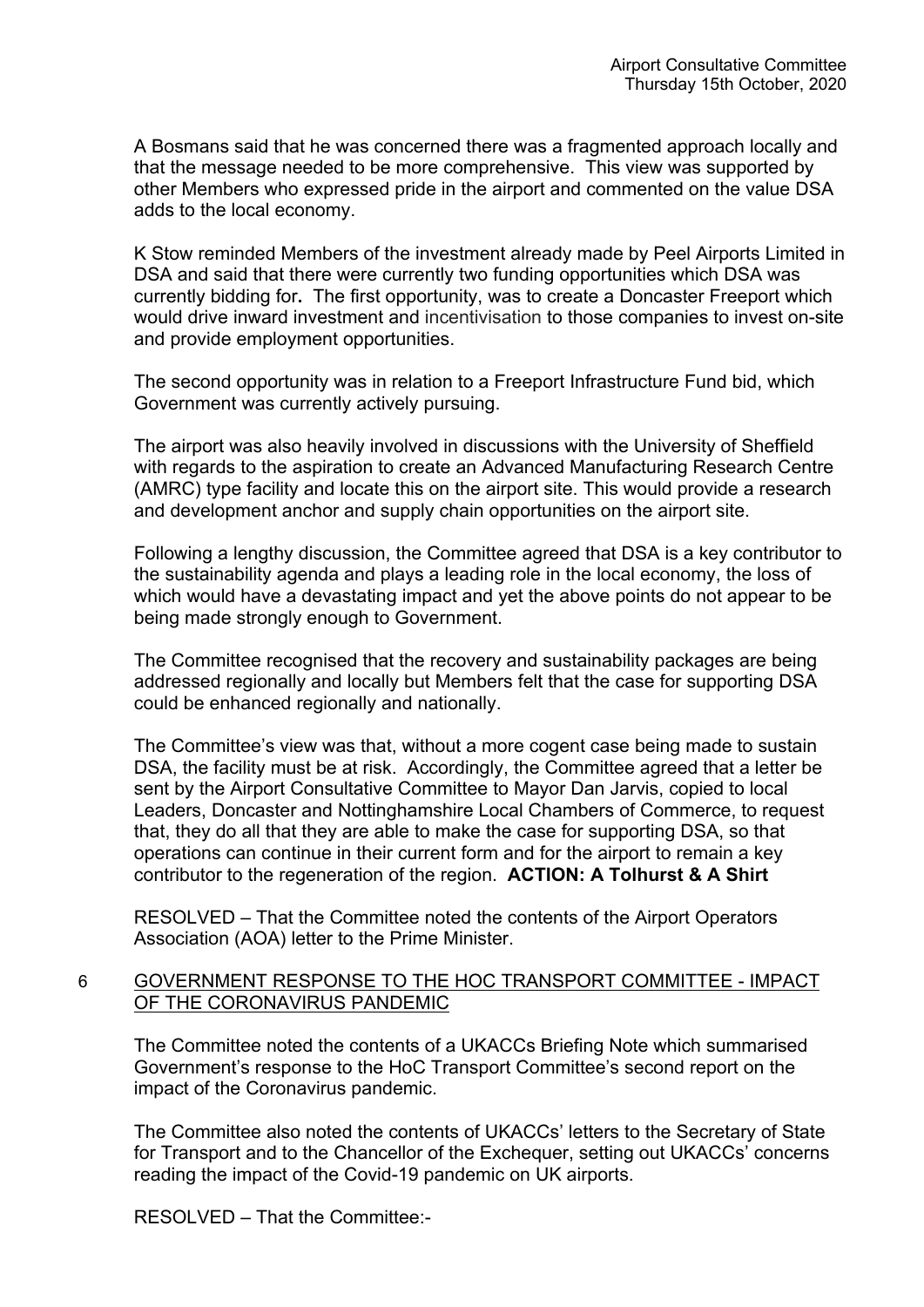- i) Noted the contents of a UKACCs Briefing Note which summarised Government's response to the HoC Transport Committee's second report on the impact of the Coronavirus pandemic.
- ii) Noted the contents of UKACCs' letters to the Secretary of State for Transport and to the Chancellor of the Exchequer.

## 7 AIRPORT OPERATORS ASSOCIATION (AOA) NEWS ARTICLE - "LACK OF ACTION RISKS THE DEMISE OF UK AVIATION"

The Committee noted the contents of a news article written by the Airport Operators Association's (AOA) Chief Executive Karen Dale, following the Chancellor's Statement unveiling the Winter Economic Plan.

RESOLVED – That the Committee noted the contents of the news article.

## 8 ICCAN - AVIATION NOISE AND PUBLIC HEALTH: RAPID EVIDENCE ASSESSMENT

The Committee noted the contents of an ICCAN briefing note giving details of the publication of their report, 'Aviation Noise and Public Health: Rapid Evidence Assessment', which explores the relationship between aviation noise and people's health.

The briefing note also set out the key findings and ICCAN's next steps.

RESOLVED – That the Committee noted the contents of ICCAN's briefing note.

# 9 AIRPORT ACTIVITIES UPDATE REPORT

K Stow provided the Committee with a verbal update on airport activities.

The following key business updates were noted:

- The Wizz Air base at DSA was scheduled to open on 22<sup>nd</sup> October 2020.
- The outlook for TUI remained very challenging. The airport anticipated that TUI would operate a limited number of flights during the winter season from DSA, mainly due to passenger demand and customers deferring their holidays until next year. Next summer sales for TUI were currently very strong.

The January / February holiday booking period for TUI would be very important. It was hoped that customer confidence would return next year.

- Due to the financial impact of Covid, representations had been made to Peel Airports for considerable investment on DSA's 5 year Business Plan.
- The airport continued lobbying working in partnership with the Strategic Aviation Special Interest Group (SASIG), the Regional and Business Airports (RABA) Group and the Airport Operators Association (AOA).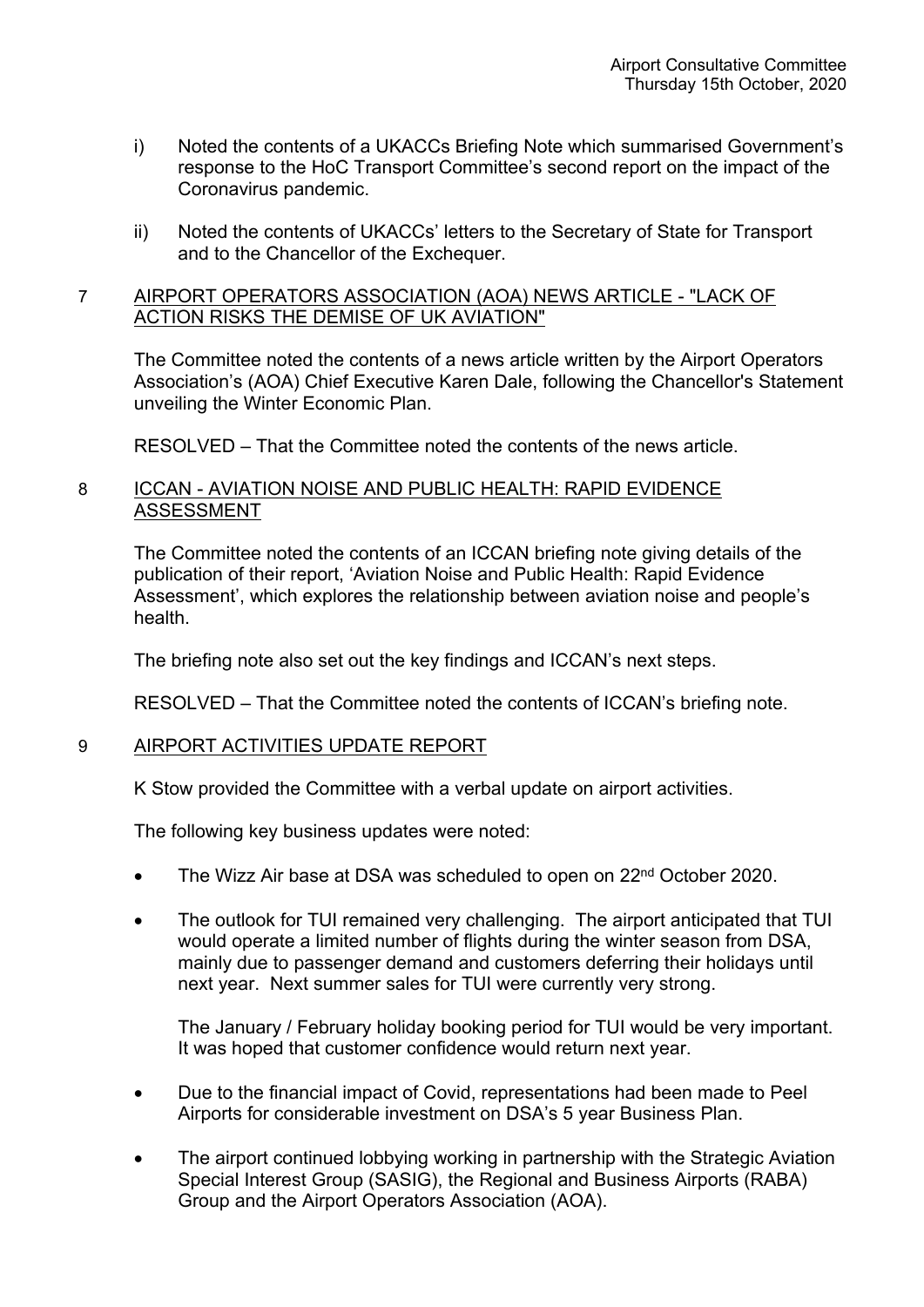The airport continued to respond to all consultations, letters and were involved in a number of Special Interest Groups.

D Thomas added that, in relation to lobbying, there had been signs of 'green shoots' emerging from discussions with RABA, the AOA and from an expert Steering Group which DSA sat on with other airports, airlines and members of Treasury etc. who were asking for easements which would help operational reductions throughout the winter period to help sustain employment. The Steering Group were also examining NextGen testing and when it would need to be introduced.

It was highlighted that, the airport still needed answers from Government with regards to business rates relief, a solution to Air Passenger Duty (ADP) and a bespoke aviation jobs scheme package.

- DSA would be submitting a bid to the Port Infrastructure Fund, which had recently been announced by Government for the construction of new facilities.
- A joint DSA and iPort bid for Freeport status was currently on-going. A Government announcement had been made on 7<sup>th</sup> October 2020, setting out further details around how it would create a number of new innovative Freeports across the UK to create jobs, drive investment and regenerate communities.
- In relation to the Gateway East Rail Scheme, the DfT had rejected proposals for the Scheme to enter the Rail Network Enhancements Pipeline (RNEP) process to circa £1.5m of funding which would have allowed the Scheme to progress to outline business case stage.

Partners' were of the view that there were not strong grounds to reject the proposal at this time. Work would continue to progress the Scheme.

- The Coronavirus Testing Centre remained operational onsite at the airport. The contract with the Department for Health and Serco had been extended.
- Conversations continued with the Vulcan to the Sky Trust with regards to their ambitions for a Business Plan, linking with the airport's operational requirements and regulations.
- Neil Lees had recently stepped down from his position as Deputy Chairman of the Peel Group. It was likely that John Peter Whittaker would take over from Neil Lees on the Airport Board at senior management level.

# Sustainability Update

K Stow reported that the airport was facing considerable focus from politicians regarding the sustainability agenda and the airport. Furthermore, it was prohibiting them from speaking publically in support of the airport, due to them being conflicted because of Climate Change Emergency Declarations and the economic imperative to support their airport.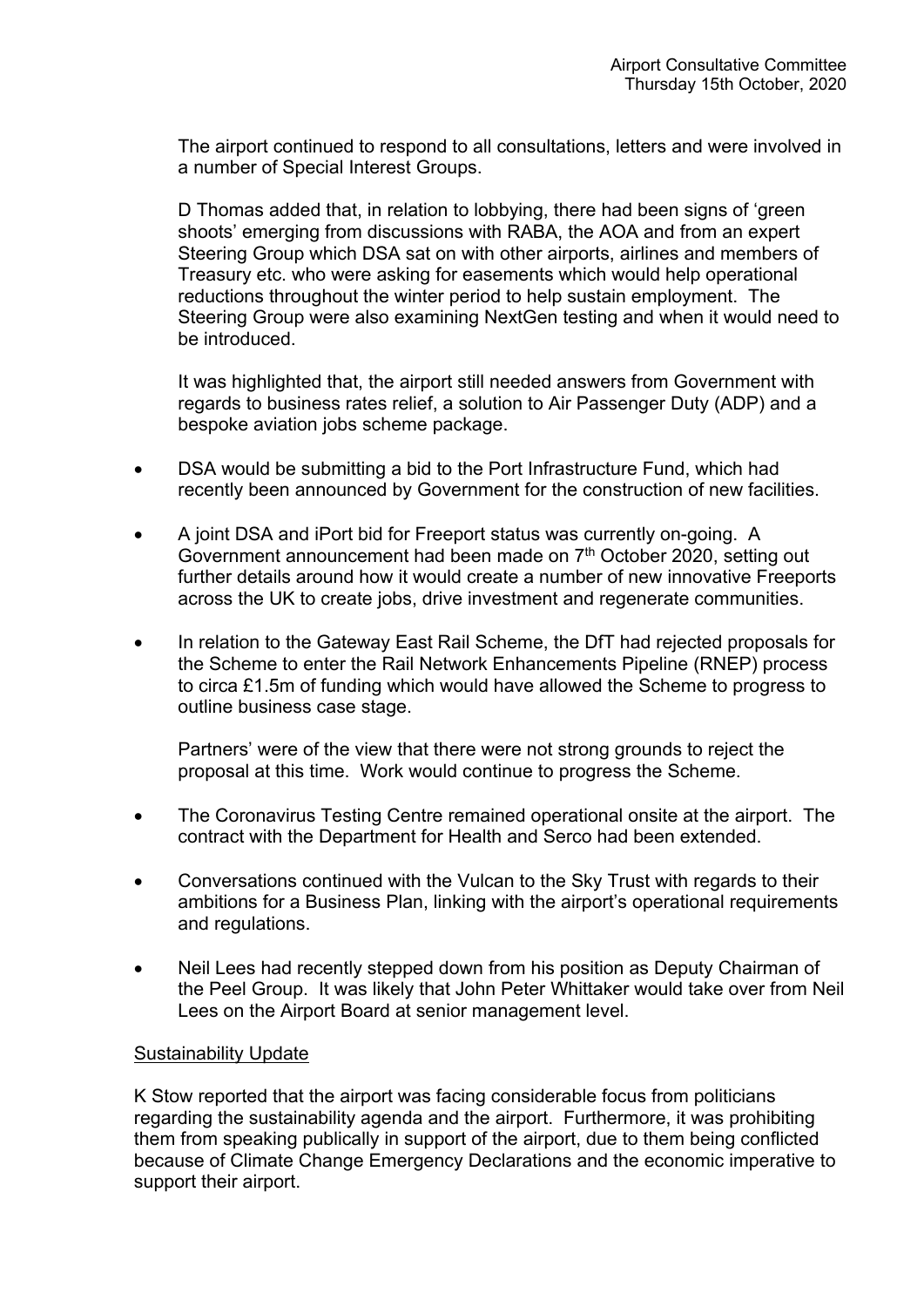K Stow and D Thomas had been engaged with Doncaster MBC's Climate Change Commission over the last 12 months to produce a Sustainability Road Map.

D Thomas delivered a presentation which provided the Committee with an overview of the airport's strategic approach to its Sustainability Growth Plan.

Members noted that the Doncaster Climate Change Report was expected to be issued and launched on 16th October 2020. Six 'asks' had been agreed, which the airport would commence work towards as part of its journey to sustainable growth.

In relation to airport growth and emissions, work would be commissioned shortly to carry out carbon calculations based on ground and air activity at DSA.

DSA would shortly be launching a bespoke page on the DSA website dedicated to Carbon Offset to provide passengers of DSA with further knowledge on how they can offset their carbon footprint when travelling with the airport. An online platform would be created to allow passengers to calculate and offset their flight's footprint. Once added to the cart, passengers would be able to see the projects which the airport is working on to reduce its Carbon Footprint with a number of Gold Standard projects and verified carbon standard projects. In addition, passengers would receive a certificate recognising that the carbon footprint of their journey had been accounted for.

To progress the airport's road map to sustainable growth, AECOM would be commissioned in November to carry out a 3 phase approach, as set out below:- Phase 1 – To Review the Strategies already in place.

- Phase 2 To produce a Sustainable Growth Road Map.
- Phase 3 Implement the Strategy.

In response to a question from Councillor Cox, it was noted that the Sustainable Road Map was aligned to Airport Masterplan and wider Peel Airport Strategy, concentrating on airport and airline operations.

The Committee thanked Craig Hewitt and the Airport's Marketing Team for developing the Carbon Offset Calculator during the current Covid-19 crisis.

The Committee would be consulted on the Sustainability Road Map in the near future.

It was agreed that a copy of the presentation would be forwarded to the Committee after today's meeting. **ACTION: D Thomas via A Shirt**

On behalf of G Finch, K Stow provided the Committee with the following updates:-

• It was noted that the Doncaster Local Plan had been submitted to Government for Independent Examination. Hearings would take place with the appointed Inspector and run until mid-November.

It was anticipated that the Local Plan would be adopted in mid-2021. G Finch was working heavily with Doncaster MBC colleagues on the Local Plan process.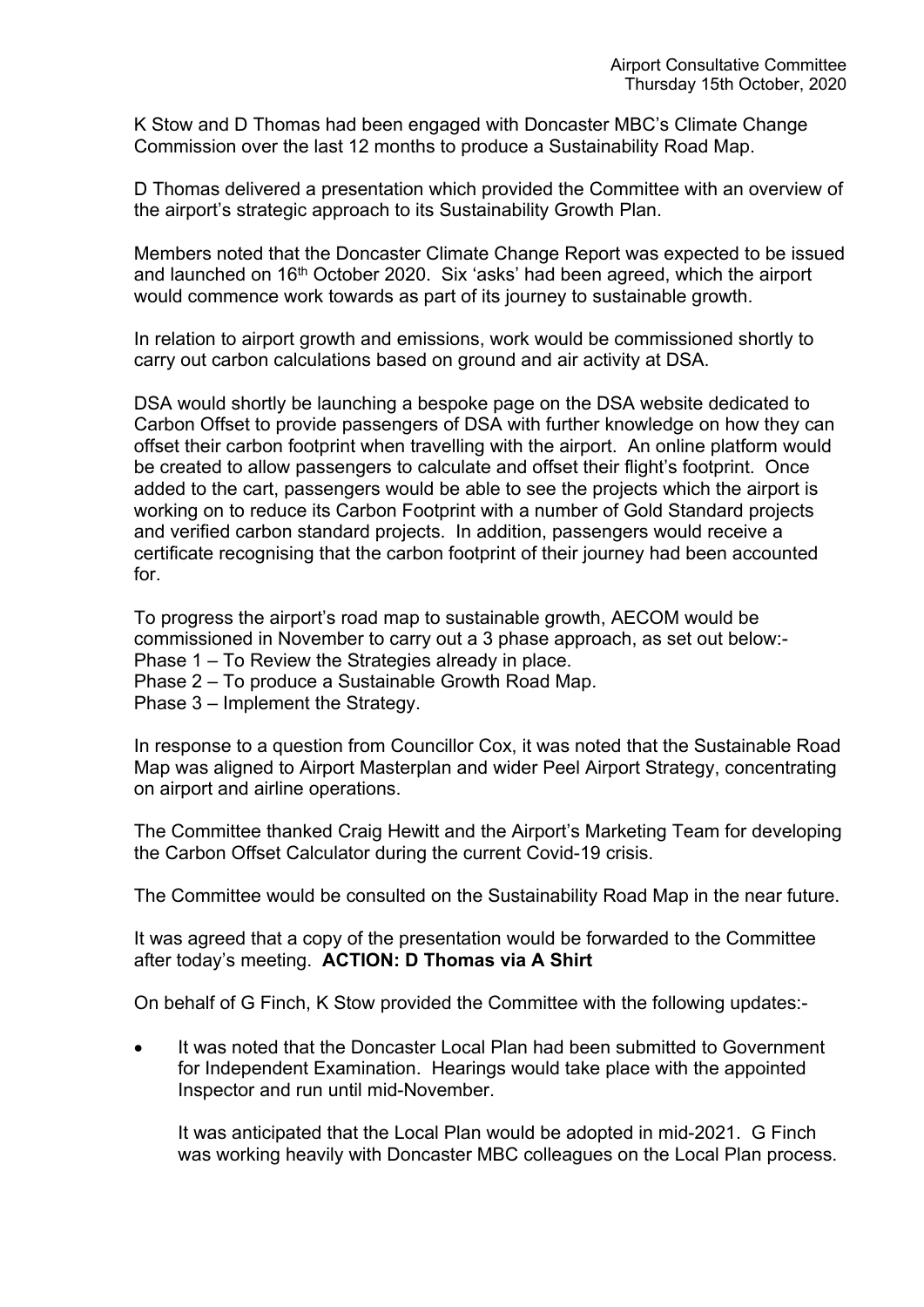Members were informed that the airport had made representations against the crane development site planning application in Finningley on regulatory grounds, including expectations and safety.

It was confirmed that the airport had been in regular dialogue with Doncaster MBC about the planning application and had done everything which they could to make sure the development was within the safety requirements of the airport. It was noted that the planning application had recently been approved by the Planning Committee, despite the representations made by the airport.

Councillor Cox commented that, he was disappointed to note there had been a lack of local community representations made in respect of the planning application.

K Stow added that, in the interests of the community, Peel had tried to engage the communities support to also make representations to Doncaster MBC.

 In relation to the recent flooding close to the residential area on First Avenue, it was confirmed that, after examination, this matter was for Doncaster MBC to manage with the housing developer who had responsibility for the drainage in this area.

With regards to the flooding on the junction of First Avenue, it was reported that this was currently going through a process with Doncaster MBC Drainage officers to establish an available solution as to where the rain water should discharge and to remove the ponding currently taking place.

Following a Technical Survey, it was understood that the current rain water runoff was not suitable and fit for purpose.

To address this, there were currently a number of different options being drawnup and costed. The next stage would be to address funding and to agree if Peel needed to make a contribution towards remedial works due to the highway being adopted by Doncaster MBC.

Councillor Cox thanked K Stow for airport's support in helping to address the flooding issues in the local area.

K Stow thanked Councillors Steve Cox and Jane Cox for their support.

• Five out twelve units on the Avro Park were now occupied. Notwithstanding the Covid pandemic, growing businesses were now moving onto the site, which was excellent news.

Trebor Developments speculative development of more than 100,000 sq ft of industrial space accommodation was now complete and open for let.

Speculative units were currently being built (close to the school area) and scheduled completion in winter 2020/21.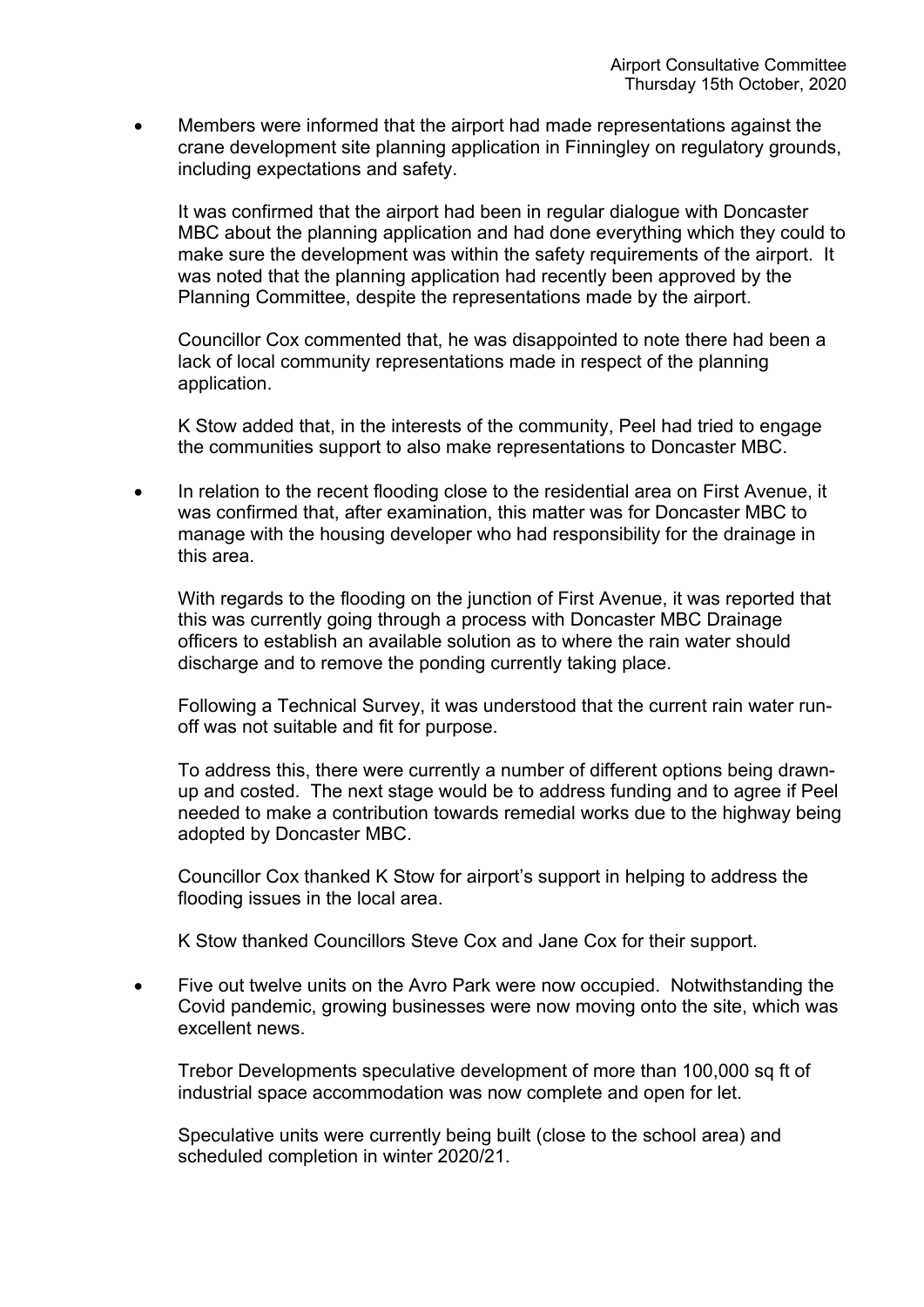The airport was currently working very closely with the Department for Trade and Industry. A presentation would be delivered to them by airport representatives on Monday 19th October 2020 to make the case that, DSA is an area of innovation and employment opportunities.

On behalf of the Committee, A Tolhurst thanked K Stow and D Thomas for their comprehensive updates.

RESOLVED – That the updates be noted.

## 10 DRAFT MINUTES OF THE NOISE MONITORING AND ENVIRONMENTAL SUB-COMMITTEE HELD ON 24TH SEPTEMBER 2020

RESOLVED – That the draft minutes of the Noise Monitoring and Environmental Sub-Committee held on 24th September 2020 be noted.

# 11 PROPOSED SCHEDULE OF 2021 ACC MEETING DATES

RESOLVED – That future meetings of the Airport Consultative Committee be held on:-

Thursday 28th January 2021 (AGM and Ordinary) Thursday 22rd April 2021 Thursday 15<sup>th</sup> July 2021 Thursday 14th October 2021

All meetings will commence at 10:00 am.

Due to the on-going Coronavirus pandemic, Members would be notified of the meeting arrangements in advance of the meeting.

# 12 ANY OTHER BUSINESS

#### i) Heritage Memorial Project

Parish Councillor Worthington asked if an update could be provided in relation to the current status of the Heritage Memorial Project.

K Stow replied that, due to the Coronavirus pandemic, work on the Heritage Memorial Project had been paused. However, it was on the Marketing Team's agenda to progress and complete the work during the first quarter of 2021.

Parish Councillor Worthington added that she had located details of all the deceased RAF officers and would forward this information when work recommenced on the project.

#### ii) Training Flights

Parish Councillor Scutt reported that an easyJet aircraft had been undertaking training at the airport during the morning of 14<sup>th</sup> October 2020. Although the aircraft had varied its route, there were some instances where the aircraft had flown directly over Blaxton village.